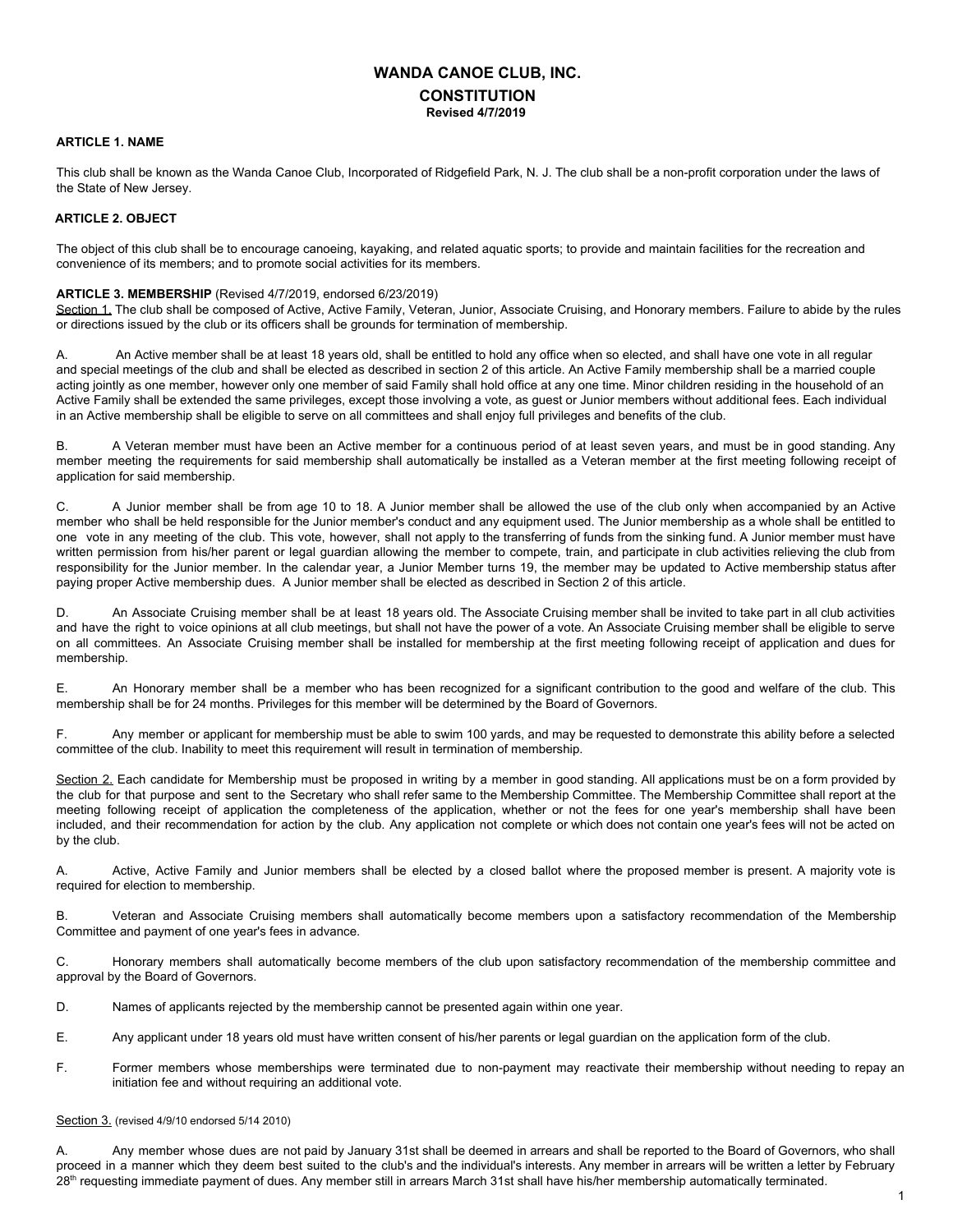B. Any member terminated for non-payment of dues shall be notified by certified mail (return receipt requested) sent to their last known address informing them that they must remove all personal property from the boathouse/containers by April 30<sup>th</sup> or else forfeit the property to the club.

C. No member deemed in arrears shall be eligible to hold office or entitled to vote, or enter into any race representing the club unless these privileges have been extended by the Board of Governors.

## **ARTICLE 4. FEES AND DUES** (Revised 4/7/2019, endorsed 6/23/2019)

Section 1. Annual dues shall be as set forth below. The Board shall have the power to waive such portion of the dues as may be appropriate while still meeting the financial needs of the club.

Section 2. Annual dues for Active members shall be as follows; \$100.00 for individuals and \$120.00 for Active Family, payable by March 31 of each year.

Section 3. Annual dues for Veteran members shall be \$25.00 payable by March 31 of each year.

Section 4. Annual dues for Junior members shall be \$50.00 payable by March 31 of each year.

Section 5. Annual dues for Associate Cruising members shall be \$50.00 payable by March 31 of each year.

Section 6. There shall be an initiation fee of \$12.00 for Active and Active Family members. The initiation fee shall not be duplicated.

Section 7. Any Active member may make application to the Board of Governors for rack space for his/her canoe or kayak. Such privilege shall be granted by the Board of Governors or their designee and may be rescinded at any time at their discretion. A fee may be requested by the Board of Governors for this privilege. The Board of Governors or their designee will be required to post the rack assignments and rules for awarding rack space within the club house/containers, and shall report at least semi-annually and at the first meeting following a rule change as to the guidelines it has used in utilizing rack space.

## **ARTICLE 5. OFFICERS**

Section 1. The officers shall be a Commodore, Vice Commodore, Secretary, Treasurer, and Fleet Captain. No officer may hold more than one office at a time except the treasurer, who may hold one additional office.

# **ARTICLE 6. BOARD OF GOVERNORS** (Revised 4/7/2019, endorsed 6/23/2019)

Section 1. The Board of Governors shall consist of the current officers and retiring Commodore of the previous year. In case a Commodore succeeds himself/herself, a member will be elected to the Board of Governors from the floor at the December meeting.

#### **ARTICLE 7. DUTIES OF THE BOARD OF GOVERNORS AND OFFICERS** (Revised 4/7/2019, endorsed 6/23/2019)

Section 1. The Board of Governors shall have control of all permanent property both real and personal of the club and shall make such rules and regulation for the care and government of the same as they shall from time to time deem necessary.

Section 2. It shall be the duty of the Commodore to preside at the meeting and appoint committees when necessary.

Section 3. It shall be the duty of the Vice Commodore to assist the commodore in the discharge of his/her duties and to officiate in his/her absence.

Section 4. It shall be the duty of the Secretary:

A. To keep the minutes of the meetings of the club in a book provided for that purpose and have the custody of all reports and documents connected with the club.

B. To keep correct roll of members of the club, together with the dates of their admittance.

C. To receive applications for membership and to transmit same to the Membership Committee.

D. To notify each proposed member of his/her acceptance.

E. To conduct the correspondence of the club, to give notice of all meetings, and in case of special meetings to state the business intended, to notify members of their election to office and of their appointment to serve on committees, and to perform such other services as may be required by the club.

Section 5. It shall be the duty of the Treasurer:

A. To collect all money due, to have charge of the funds of the club, and to keep a correct record and account of all money received and paid out in a book provided for that purpose.

- B. To report the names of members in arrears to the Secretary and Board of Governors on a monthly basis.
- C. To deposit the funds of the club in the name of the club in a depository or depositories approved by the officers of the club.
- D. To present at each meeting a detailed account showing the financial condition of the club.

Section 6. It shall be the duty of the Fleet Captain :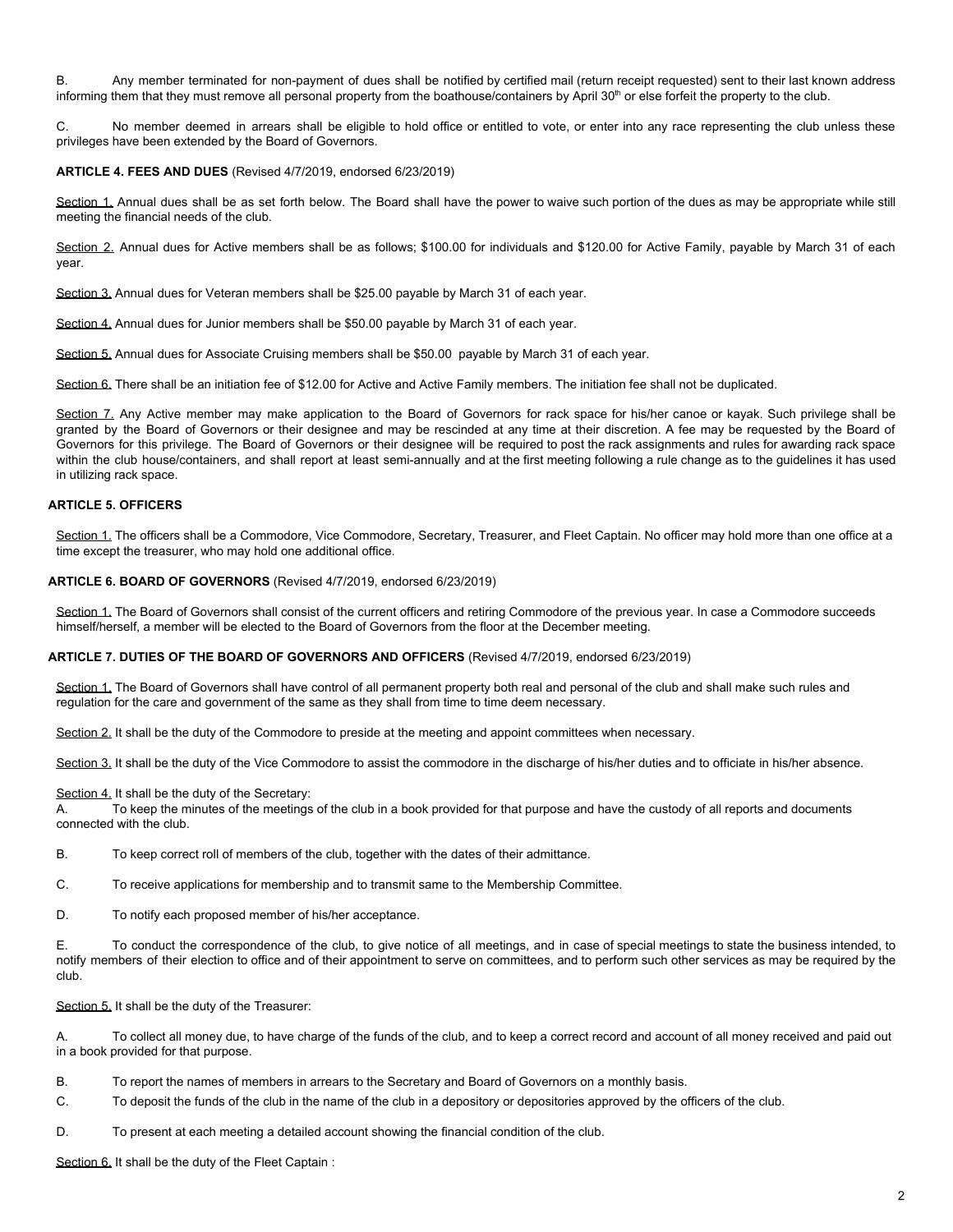A. To act as Chair of the Racing committee. The Fleet Captain shall have the power to call a meeting of competitive members of the club.

B. To act as Chair of the House Committee. The Fleet Captain shall mediate any disputes under the jurisdiction of the House Committee, subject to an appeal to the Board.

C. Report to the Treasurer any funds owed to the club from stored boats in the club house/containers.

#### **ARTICLE 8. FUNDS** (Revised 4/7/2019, endorsed 6/23/2019)

Section 1. Funds in excess of \$100.00, which may be kept as cash on hand to meet current expenses, should be deposited by the Treasurer in a depository approved by the officers of the club. Members of the Board of Governors may be added as signatories to this depository and shall be removed when they are no longer on the Board.

Section 2. Ten percent of all receipts shall be deposited in a sinking fund which is a separate account. Withdrawals from this fund can be made only by a three fourths vote of the Board of Governors and by a three fourths vote of the Active members present at the meeting when notice of said expenditure is given in advance of said meeting. The sinking fund shall only be used for capital expenditures.

#### **ARTICLE 9. MEETINGS** (Revised 4/7/2019, endorsed 6/23/2019)

Section 1. There shall be a regular monthly membership meeting to be held on the second Friday of each month or as close as practical. The annual membership meeting shall be held in November or as close as practical. Officers for the coming year shall be elected at the December membership meeting. The elected officers will assume their responsibilities at the first meeting of each calendar year.

Section 2. The Secretary shall call special meetings at the discretion of the Commodore or upon written request of a quorum.

Section 3. One third of the Active members or at least four members of the Board of Governors shall constitute a quorum for the transaction of business, except for those meetings at which election of officers takes place or a constitutional amendment is adopted, at which meeting one third of Active members' votes are accounted for.

Section 3A. Any member who misses two consecutive meetings shall be dropped from the count of Active members that is used to determine the quorum count for all subsequent meetings. This loss of membership for quorum purposes shall end at the first meeting the member attends.

Section 3B. Active members may give their proxy vote to another Active member should they not be able to attend a meeting where voting occurs. No individual may carry more than one other member's proxy vote. Member carrying said proxy to meeting must have written evidence in his/her possession from the absent member they are representing verifying this fact.

Section 4. Notice of regular and special meetings shall be mailed to every member at least five days in advance thereof.

Section 5. No business shall be transacted at a special meeting except that for which notice was given.

#### **ARTICLE 10. ELECTIONS** (Revised 4/7/2019, endorsed 6/23/2019)

Section 1. The Commodore, Vice Commodore, Secretary, Treasurer, and Fleet Captain shall be elected at the December meeting and shall hold office for one year or until their successors are elected.

Section 2. Voting shall be by closed ballot and a majority of the votes cast shall be necessary to elect.

Section 3. All vacancies in elective offices shall be filled by a majority vote of members present at the meeting following the meeting at which the vacancy is made known, provided at least one third of Active members' votes are accounted for.

Section 4. Nominations for elective officers may be made from the floor.

## **ARTICLE 11. AMENDMENTS**

Section 1. To amend this constitution, it shall be necessary, after the amendment has been submitted in written form and has been passed by a majority vote at any meeting of the club, to inform every member by mail within ten days after that meeting.

Section 2. A three-quarter affirmative vote of the voting members present at a regular meeting held at least forty-five days after the amendment has been passed shall be necessary to adopt any amendment to this constitution. Notice that this voting is to take place shall be placed in the meeting notice preceding the meeting.

## **ARTICLE 12. DEFINITIONS** (Revised 4/7/2019, endorsed 6/23/2019)

Section 1. When the term mail is used in the Constitution and Bylaws it shall mean (at the discretion of the club) Email (if available) or US mail sent to the most recent address in the club records. US mail shall be used if the member so directs on his or her application or renewal or so notifies the Secretary.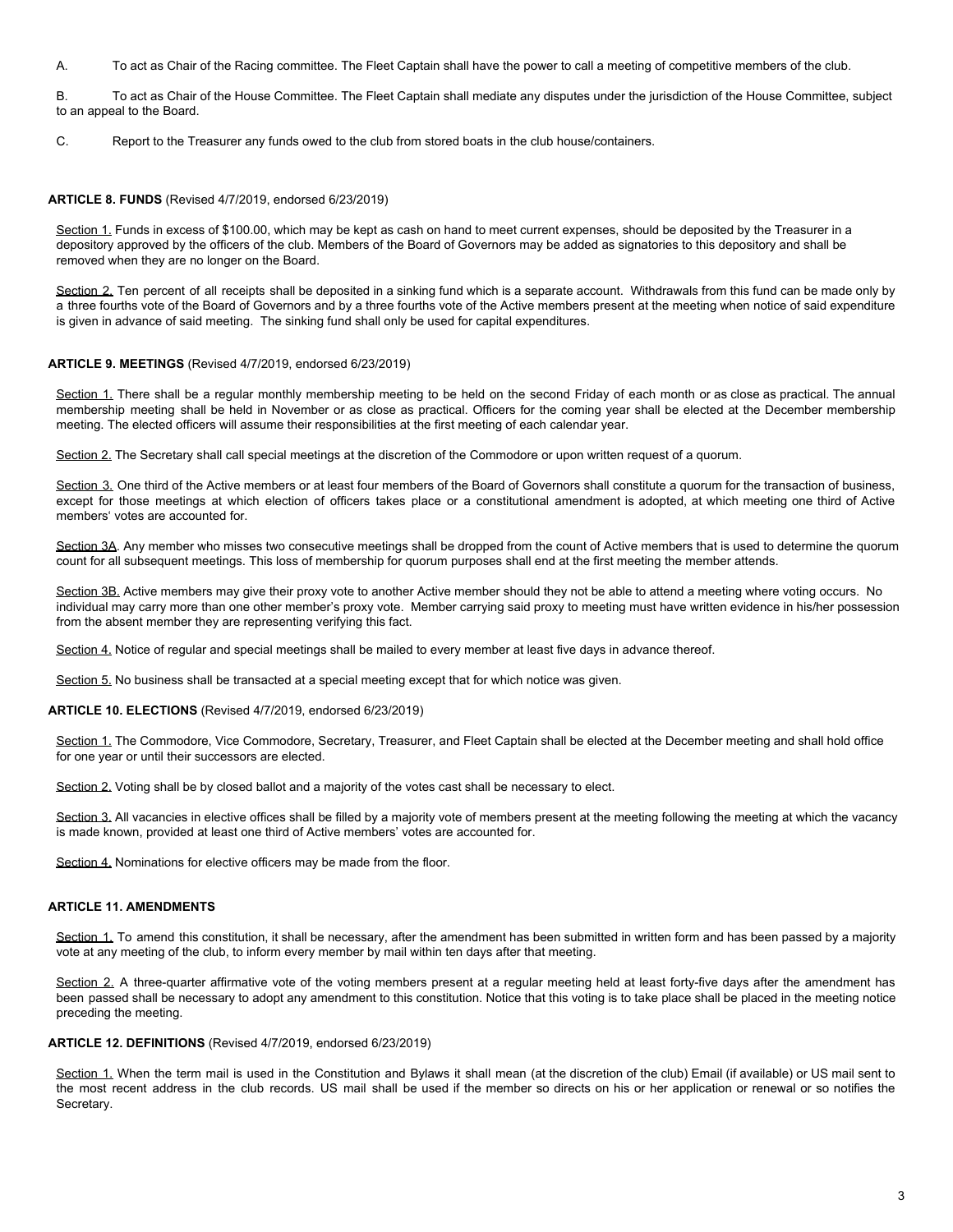## **BY-LAWS**

## ARTICLE 1. DISCIPLINE or GRIEVANCES (Revised 4/7/2019, endorsed 6/23/2019)

Any member or members having a complaint against another member for the infraction of any law or rule (other than racing rules) or for conduct injurious to the welfare of the club may report the same in writing to the Board of Governors. Such complaint shall be made within two weeks of the occurrence and shall set forth the facts of the case together with the names of the witnesses, if any. After receiving such a complaint, a meeting of the Board of Governors shall be held as soon as it is practical, to investigate it. All persons involved shall receive at least five days advance notice of said meeting and may be heard with their witnesses. The statements and evidence shall be reduced to writing and filed with the Secretary. The Board of Governors shall have the power to suspend or expel a member or impose any other penalty upon a majority vote of the Board. The decision of the Board shall be filed with the Secretary and he/she shall mail copies to the persons involved. An appeal from the decision of the Board may be taken to the club within thirty days by serving upon the Secretary a written notice of such appeal. A special meeting shall thereupon be called for a consideration of the case and a majority vote of all the total voting members in the club shall be necessary to reverse the decision of the Board.

## ARTICLE 2. COMMITTEES (Revised 4/7/2019, endorsed 6/23/2019)

Section 1. Standing committees shall include Membership Committee, House Committee, Social Committee, Audit Committee, Publicity/Historical Committee, Cruising Committee, Nominating Committee and Conservation Committee. They shall be appointed annually by the Commodore at the first stated meeting after the annual election or when deemed necessary by the Commodore.

A. The Membership Committee shall consist of three members. They shall investigate all candidates for membership and report their conclusions at the regular meeting.

B. The Social Committee shall consist of one or more members. They shall provide for and take care of all social activities given by the club.

C. The Audit Committee shall consist of three members. They shall inspect the books of the Treasurer annually and whenever else the Board of Governors deems it advisable.

D. The Publicity/Historical Committee shall consist of at least one member. It shall be responsible for publicizing the activities of the club, preserving historical record, documents, and artifacts of the club.

E. The Cruising Committee shall consist of at least one member. It shall be responsible for all cruises organized by the club.

F. The House Committee shall consist of at least three members. They shall provide for and take care of the general management of all property owned or leased by the club, and supervise persons employed by the club. They shall receive and redress all complaints concerning club property.

G. The Nominating Committee shall consist of at least three members. They shall render their report at the Annual Membership Meeting held in November.

H. The Conservation Committee shall consist of one or more members. They shall investigate, report and advise the club as to all environmental matters.

Section 2. The Racing Committee shall supervise all competitive activities of the club and shall be responsible for all competitive equipment owned by the club. It shall consist of at least three members, one of whom shall be the Fleet Captain.

## ARTICLE 3. MEETINGS (Revised 4/7/2019, endorsed 6/23/2019)

Section 1. The order of the regular meeting shall be:

- 1. Call to order
- 2. Roll Call
- 3. Approval of the previous meeting's minutes
- 4. Comments from the Commodore and Vice Commodore
- 5. Report of the Treasurer
- 6. Report of the Fleet Captain
- 7. Report of the Board of Governors
- 8. Report of the standing committees (Membership, House, Social, Audit, Publicity/Historical, Cruising, Nominating and Conservation).
- 9. Report of the special committees
- 10. Unfinished business
- 11. New business
- 12. Suggestions for the good and welfare of the club
- 13. Adjournment.

Section 2. The order of business at the annual meeting shall be:

- 1. Call to order
- 2. Roll call
- 3. Approval of the previous meeting's minutes
- 4. Annual report of officers and standing committees
- 5. Unfinished business
- 6. New business
- 7. Address of the Commodore
- 8. Report of the Nominating Committee
- 9. Suggestions for the good and welfare of the club
- 10. Adjournment.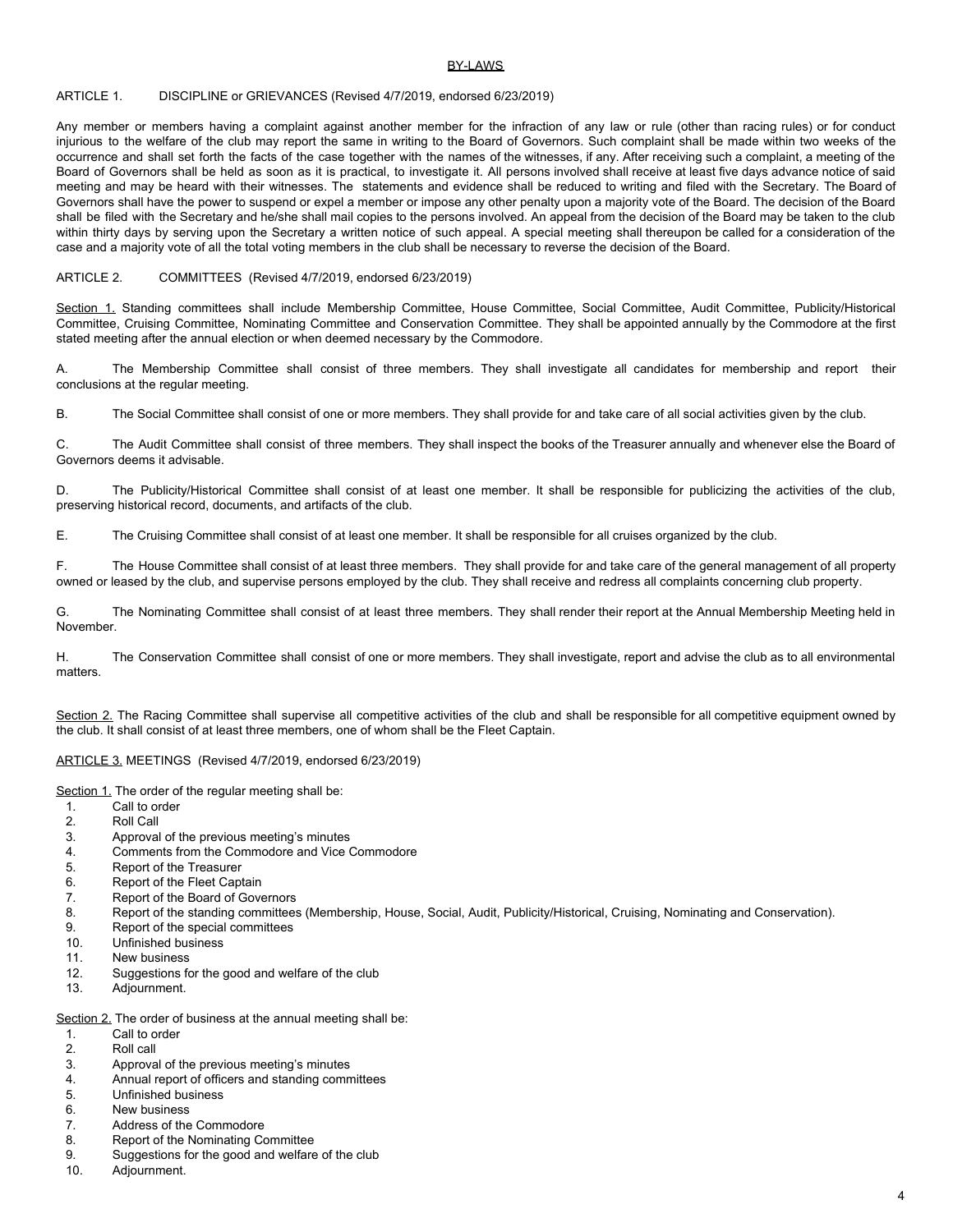# ARTICLE 4. EMBLEM--COLORS--FLAG--UNIFORM

Section 1. The emblem of the club shall be a side view of a sitting loon holding a single paddle.

Section 2. The club colors shall be royal blue and white.

Section 3. The flag of the club shall be triangular with two units on the staff and three units in length. It shall be of royal blue with a triangular field. A loon in proportion to the field with his back to the staff. The field shall be as wide as the staff and one half its length.

Section 4. The uniform of the club shall be royal blue and white. The uniform shall be approved annually.

Section 5. The boat emblem shall be a reproduction of the club emblem.

#### ARTICLE 5. PARLIAMENTARY AUTHORITY

The rules of Parliamentary Practice as comprised in the most recently published edition of "Roberts Rules of Order" shall govern proceedings of the club subject to special rules which have been or may be adopted.

# ARTICLE 6. AMENDMENTS

Section 1. To amend these by-laws it shall be necessary, after the amendment has been submitted in written form and has been passed by a majority vote at any meeting of the club, to inform every member by mail within ten days after that meeting.

Section 2. A three quarter affirmative vote of the voting members present at a regular meeting held at least forty-five days after the amendment has been passed shall be necessary to adopt any amendment to these by-laws. Notice that this voting is to take place shall be placed in the meeting notice preceding the meeting.

## ARTICLE 7. LEGAL RESPONSIBILITY

The Wanda Canoe Club Inc. will not be responsible for loss or damage to personal property or personal injury to members, guest, or persons on or near its premises.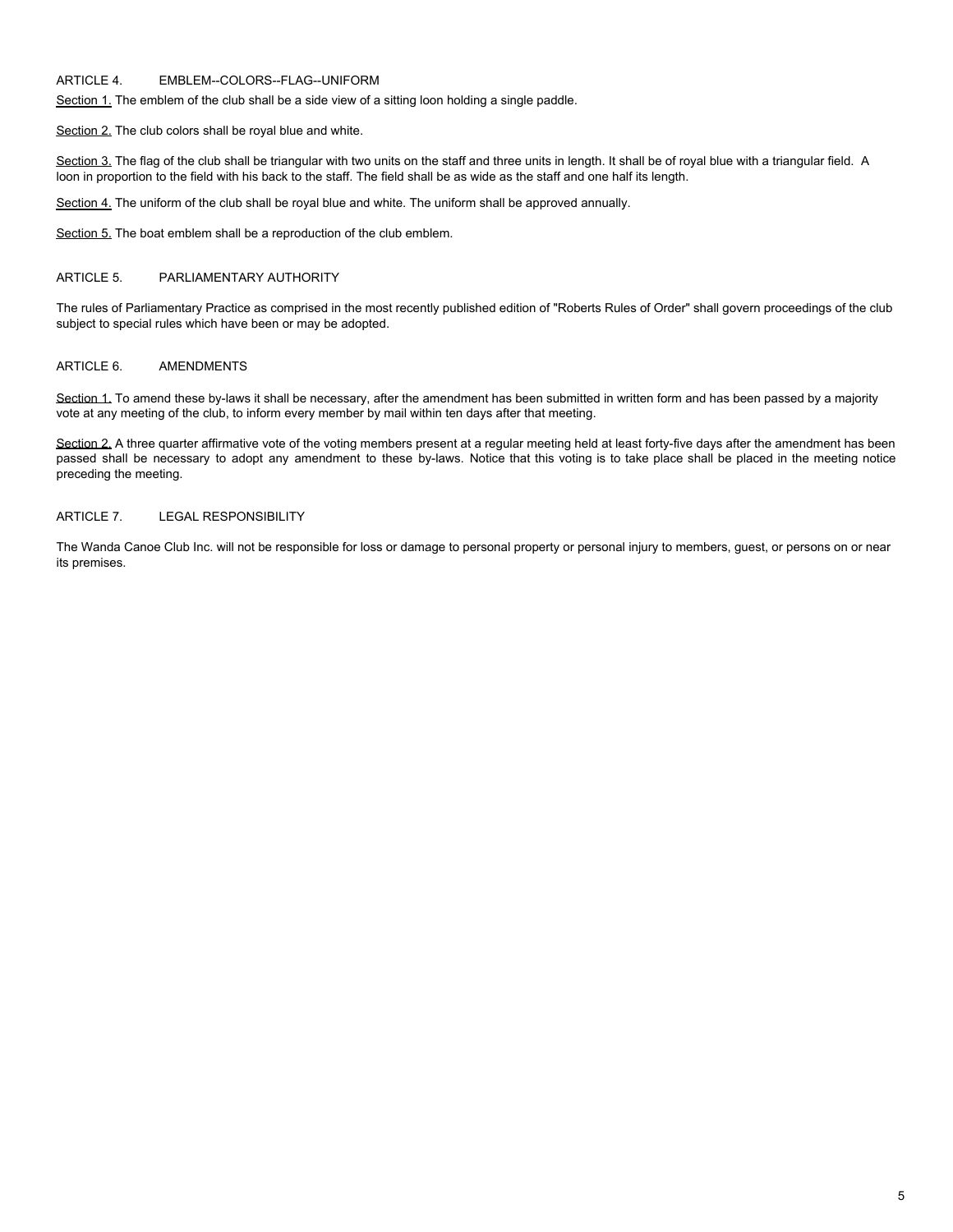# RECORD OF AMENDMENTS

## Amendment 1. Adopted March 8th 1985, endorsed May 10, 1985.

BE IT RESOLVED THAT EFFECTIVE JANUARY 1, 1986 THE PROVISIONS OF ARTICLE 4 OF THE WANDA CANOE CLUB CONSTITUTION BE CHANGED TO REFLECT A DUES STRUCTURE CONSISTENT WITH THE CURRENT NEEDS OF THE CLUB. THAT IS:

## **ARTICLE 4. FEES AND DUES**

Section 1.Annual dues for Active members shall be as follows; \$40.00 for individuals and \$45.00 for husband and wife, Active Family, payable by March 31 of each year.

Section 2.Annual dues for Veteran members shall be \$10.00 payable by March 31 of each year.

Section 3.Annual dues for Junior members shall be \$20.00 payable by March 31 of each year.

Section 4.Annual dues for Juvenile members shall be \$16.00 payable by March 31 of each year.

Section 5.Annual dues for Associate Cruising members shall be \$20.00 payable by March 31 of each

year.

## **SHALL REPLACE THE FOLLOWING LANGUAGE**

Section 1.Annual dues for Active members shall be as follows; \$30.00 for individuals and \$35.00 for husband and wife, Active Family, payable by March 31 of each year.

Section 2.Annual dues for Veteran members shall be \$5.00 payable by March 31 of each year.

Section 3.Annual dues for Junior members shall be \$15.00 payable by March 31 of each year.

Section 4.Annual dues for Juvenile members shall be \$6.00 payable by March 31 of each year.

Section 5.Annual dues for Associate Cruising members shall be \$10.00 payable by March 31 of each year.

NO OTHER SECTIONS ARE TO BE CHANGED AT THIS TIME.

# Amendment 2, Adopted 1996, Endorsed 1997

#### **ARTICLE 3. MEMBERSHIP**

Section 2A

Delete the last sentence of this section which reads "However, three dissenting votes shall also constitute a rejection."

# Amendment 3, Adopted September 14, 2002, Endorsed November 8, 2002

IT WAS MOVED TO AMEND ARTICLE 3, MEMBERSHIP, OF THE CLUB CONSTITUTION, TO CLARIFY THE DEFINITION OF ACTIVE FAMILY MEMBERSHIP. THE CHANGE FOLLOWS THE SENTENCE READING: "An Active Family membership shall be a husband and wife acting jointly as one member, however only one member of said Family shall hold office at any one time." The language inserted is: "Minor children residing in the household of an Active Family shall be extended the same privileges, except those involving a vote, as guests, Juvenile or Junior members without additional fees."

# Amendment 4, Adopted September 14, 2002, Endorsed November 8, 2002

BE IT RESOLVED THAT EFFECTIVE JANUARY 1, 2003 THE PROVISIONS OF ARTICLE 4 OF THE WANDA CANOE CLUB CONSTITUTION BE CHANGED TO REFLECT A DUES STRUCTURE CONSISTENT WITH THE CURRENT NEEDS OF THE CLUB. THAT IS:

## **ARTICLE 4. FEES AND DUES**

Section 1.Annual dues for Active members shall be as follows; \$60.00 for individuals and \$72.00 for husband and wife, Active Family, payable by March 31 of each year.

Section 2.Annual dues for Veteran members shall be \$15.00 payable by March 31 of each year.

Section 3.Annual dues for Junior members shall be \$30.00 payable by March 31 of each year.

Section 4.Annual dues for Juvenile members shall be \$24.00 payable by March 31 of each year.

Section 5.Annual dues for Associate Cruising members shall be \$30.00 payable by March 31 of each

year.

# **SHALL REPLACE THE FOLLOWING LANGUAGE**

Section 1.Annual dues for Active members shall be as follows; \$40.00 for individuals and \$45.00 for husband and wife, Active Family, payable by March 31 of each year.

Section 2.Annual dues for Veteran members shall be \$10.00 payable by March 31 of each year.

Section 3.Annual dues for Junior members shall be \$20.00 payable by March 31 of each year.

Section 4.Annual dues for Juvenile members shall be \$16.00 payable by March 31 of each year.

Section 5.Annual dues for Associate Cruising members shall be \$20.00 payable by March 31 of each year.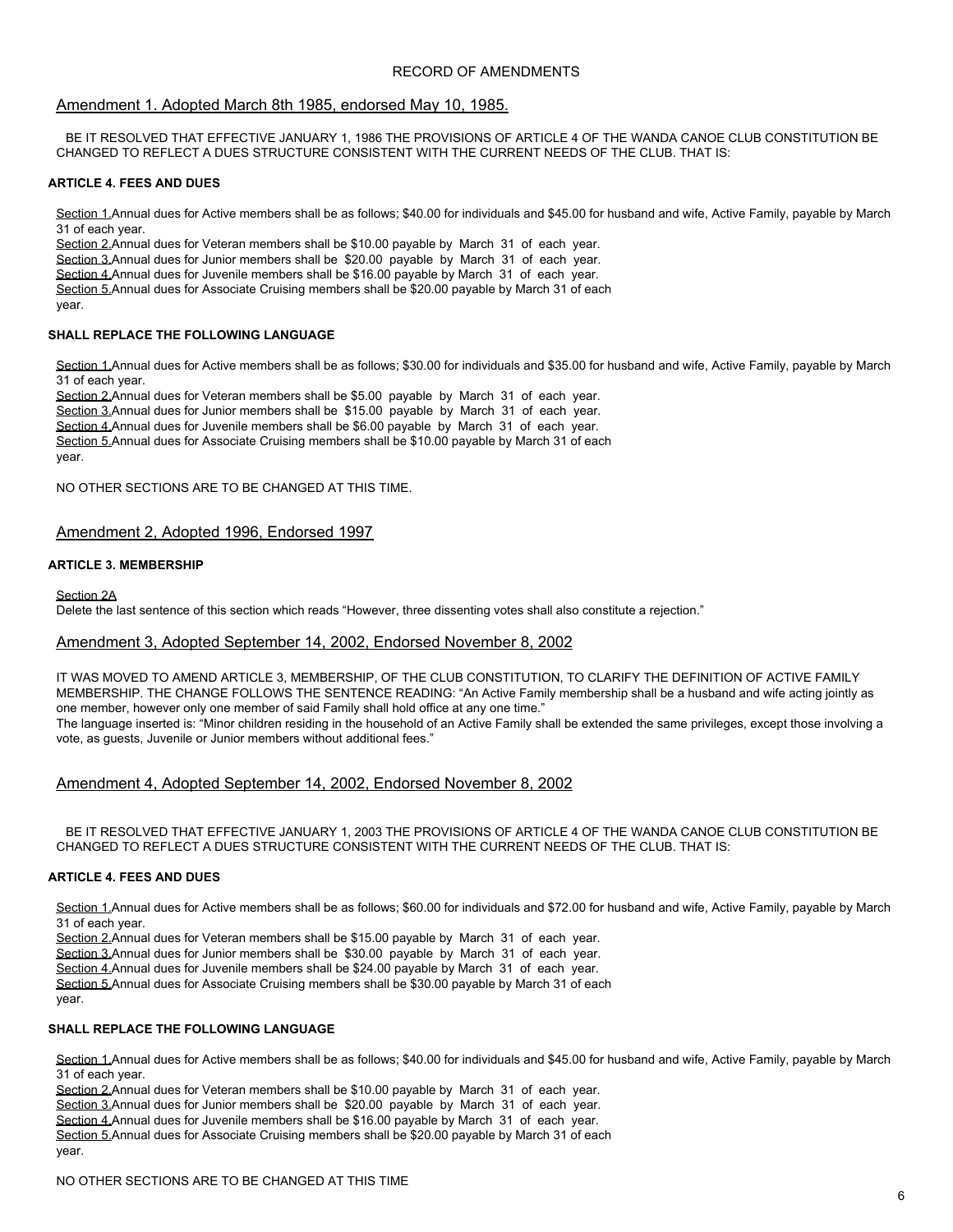# Amendment 5, Adopted January 27, 2006, Endorsed March 24, 2006

BE IT RESOLVED THAT EFFECTIVE JANUARY 1, 2003 THE PROVISIONS OF ARTICLE 4 OF THE WANDA CANOE CLUB CONSTITUTION BE CHANGED TO ENABLE THE BOARD OF TRUSTEES TO WAIVE A PORTION OF THE ANNUAL DUES SHOULD THE CURRENT NEEDS OF THE CLUB SO WARRANT AND THAT SECTIONS BE RENUMBERED AS REFLECTED BELOW. THAT IS:

## **ARTICLE 4. FEES AND DUES**

Section 1. Annual dues shall be as set forth below. The Board shall have the power to waive such portion of the dues as may be appropriate while still meeting the financial needs of the club..

Section 2.Annual dues for Active members shall be as follows; \$60.00 for individuals and \$72.00 for husband and wife, Active Family, payable by March 31 of each year.

Section 3.Annual dues for Veteran members shall be \$15.00 payable by March 31 of each year.

Section 4.Annual dues for Junior members shall be \$30.00 payable by March 31 of each year.

Section 5.Annual dues for Juvenile members shall be \$24.00 payable by March 31 of each year.

Section 6.Annual dues for Associate Cruising members shall be \$30.00 payable by March 31 of each

year.

Section 7. There shall be an initiation fee of \$12.00 for Active and Active Family members. The initiation fee shall not be duplicated.

Section 8.Any member may make application to the Board of Governors for rack space for his canoe or kayak. Such privilege shall be granted by the Board of Governors or their designee and may be rescinded at any time at their discretion. A fee may be requested by the Board of Governors for this privilege. The Board of Governors or their designee will be required to post the rack assignments and rules for awarding rack space within the club house, and shall report at least semi-annually and at the first meeting following a rule change as to the guidelines it has used in utilizing rack space.

## **SHALL REPLACE THE FOLLOWING LANGUAGE**

**ARTICLE 4. FEES AND DUES** (Revised 9/14/2002, endorsed November 8, 2002)

Section 1.Annual dues for Active members shall be as follows; \$60.00 for individuals and \$72.00 for husband and wife, Active Family, payable by March 31 of each year.

Section 2.Annual dues for Veteran members shall be \$15.00 payable by March 31 of each year.

Section 3.Annual dues for Junior members shall be \$30.00 payable by March 31 of each year.

Section 4.Annual dues for Juvenile members shall be \$24.00 payable by March 31 of each year.

Section 5.Annual dues for Associate Cruising members shall be \$30.00 payable by March 31 of each

year.

Section 6. There shall be an initiation fee of \$12.00 for Active and Active Family members. The initiation fee shall not be duplicated.

Section 7.Any member may make application to the Board of Governors for rack space for his canoe or kayak. Such privilege shall be granted by the Board of Governors or their designee and may be rescinded at any time at their discretion. A fee may be requested by the Board of Governors for this privilege. The Board of Governors or their designee will be required to post the rack assignments and rules for awarding rack space within the club house, and shall report at least semi-annually and at the first meeting following a rule change as to the guidelines it has used in utilizing rack space.

NO OTHER SECTIONS ARE TO BE CHANGED AT THIS TIME

# Amendment 6, Revised April 9, 2010, Endorsed May 14, 2010.

That Article 3 Membership section 3 (revised 4/9/10 endorsed 5/14 2010)

A. Any member in arrears in dues on March 31 shall be deemed in arrears and shall be reported to the Board of Governors, who shall proceed in a manner which they deem best suited to the club's and the individual's interests. However, any member in arrears on June 30 will be written a letter requesting immediate payment of dues. Any member still in arrears September 30 shall have his membership automatically terminated.

B. Any member dropped for delinquency shall have a thirty day period in which to remove all personal property from the clubhouse. Should he fail to do so, the Secretary shall notify him by certified mail (return receipt requested) that ten days from the date of the certified letter the Wanda Canoe Club Inc. will dispose of his personal effects to satisfy his indebtedness to the club.

# *Sections A and B above shall be replaced by sections A and B shown below*

A. Any member whose dues are not paid by January 31st shall be deemed in arrears and shall be reported to the Board of Governors, who shall proceed in a manner which they deem best suited to the club's and the individual's interests. Any member in arrears will be written a letter by February 28<sup>th</sup> requesting immediate payment of dues. Any member still in arrears March 31st shall have his membership automatically terminated.

Any member terminated for nonpayment of dues shall be notified by certified mail (return receipt requested) sent to their last known address informing them that they must remove all personal property from the boathouse by April 30<sup>th</sup> or the club will dispose of it.

## *Section C will remain unchanged.*

C. No member deemed in arrears shall be eligible to hold office or entitled to vote, or enter into any race representing the club unless these privileges have been extended by the Board of Governors. All other sections are unchanged.

# Amendment 7, Revised June 9, 2010, Endorsed December 14, 2010.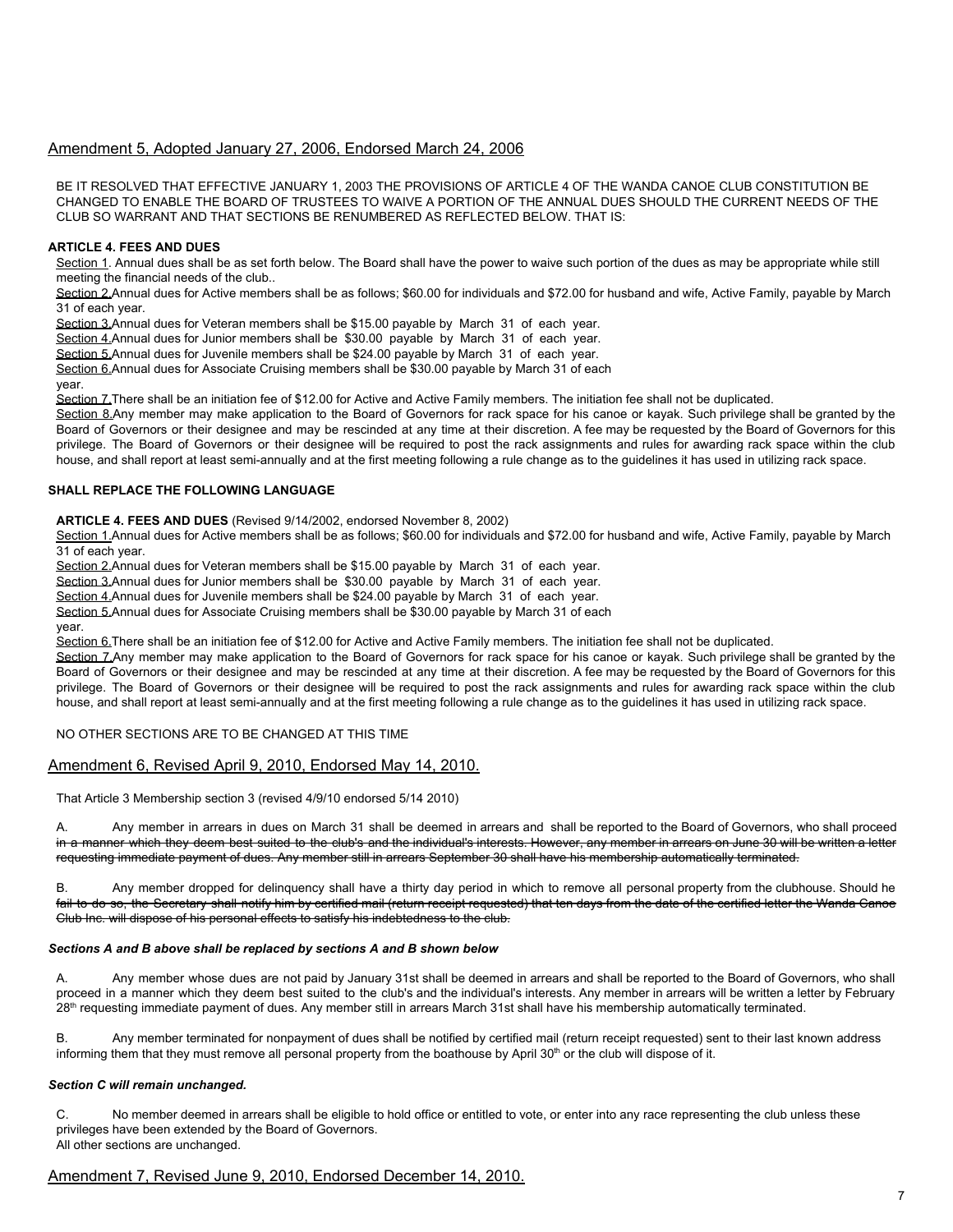Article 9 Meetings shall have the language noted below as Section 3A added to the constitution**.**.

Section 3A (revised 6/9 endorsed 12/12/2010)

Any member who misses two consecutive meetings shall be dropped from the count of Active members that is used to determine the quorum count for all subsequent meetings. This loss of membership for quorum purposes shall end at the first meeting the member attends. No other changes will take place.

# Amendment 8, Added October 1,, 2010, Endorsed December 12, 2010.

Article 12 DEFINITIONS Section 1 (Added 10/1/2010 endorsed 12/12/2010)

When the term mail is used in the Constitution and Bylaws it shall mean (at the discretion of the club) Email (if available) or US mail sent to the most recent address in the club records. US mail shall be used if the member so directs on his or her application or renewal or so notifies the Secretary.

# Amendment 9, Revised April 7, 2019, Endorsed June 23, 2019.

BE IT RESOLVED THAT EFFECTIVE UPON ENDORSEMENT THE WORDING OF THE WANDA CANOE CLUB CONSTITUTION AND BYLAWS SHALL BE CHANGED THROUGHOUT THE DOCUMENT TO: REPLACE GENDER SPECIFIC TERMS WITH THE GENDER CORRECT TERMS HE/SHE HIM/HER HIMSELF/HERSELF THE WORD CHAIRMAN TO BE REPLACED BY THE WORD CHAIR. TITLES OF CLUB OFFICERS ARE TO BE CAPITALIZED WHERE NEEDED.

# Amendment 10, Revised April 7, 2019, Endorsed June 23, 2019.

BE IT RESOLVED THAT EFFECTIVE UPON ENDORSEMENT THE PROVISIONS OF ARTICLE 3 SECTION 1 OF THE WANDA CANOE CLUB CONSTITUTION SHALL BE CHANGED TO: REMOVE REDUNDANT LANGUAGE CONCERNING MEMBER OBLIGATIONS. REDEFINE ACTIVE FAMILY MEMBERSHIP TO BE A MARRIED COUPLE. DELETE JUVENILE MEMBERSHIP AND COMBINE THOSE CONCERNED INTO THE JUNIOR MEMBERSHIP CATEGORY. CLARIFY ASSOCIATE CRUISING MEMBERSHIP PROCESSING. CORRECT A MINOR SPELLING ERROR.

# THAT IS THE LANGUAGE BELOW.

Section 1. The club shall be composed of Active, Active Family, Veteran, Junior, Associate Cruising, and Honorary members. Failure to abide by the rules or directions issued by the club or its officers shall be grounds for termination of membership.

A. An Active member shall be at least 18 years old, shall be entitled to hold any office when so elected, and shall have one vote in all regular and special meetings of the club and shall be elected as described in section 2 of this article. An Active Family membership shall be a married couple acting jointly as one member, however only one member of said Family shall hold office at any one time. Minor children residing in the household of an Active Family shall be extended the same privileges, except those involving a vote, as guests or Junior members without additional fees. Each individual in an Active membership shall be eligible to serve on all committees and shall enjoy full privileges and benefits of the club.

B. A Veteran member must have been an Active member for a continuous period of at least seven years, and must be in good standing. Any member meeting the requirements for said membership shall automatically be installed as a Veteran member at the first meeting following receipt of application for said membership.

C. A Junior member shall be from age 10 to 18. A Junior member shall be allowed the use of the club only when accompanied by an Active member who shall be held responsible for the Junior member's conduct and any equipment used. The Junior membership as a whole shall be entitled to one vote in any meeting of the club. This vote, however, shall not apply to the transferring of funds from the sinking fund. A Junior member must have written permission from his/her parent or legal guardian allowing the member to compete, train, and participate in club activities relieving the club from responsibility for the Junior member. In the calendar year a Junior Member turns 19; the member may be updated to Active membership status after paying proper Active membership dues. A Junior member shall be elected as described in Section 2 of this article.

D. An Associate Cruising member shall be at least 18 years old. The Associate Cruising member shall be invited to take part in all club activities and have the right to voice opinions at all club meetings, but shall not have the power of a vote. An Associate Cruising member shall be eligible to serve on all committees. An Associate Cruising member shall be installed for membership at the first meeting following receipt of application and dues for membership.

E. An Honorary member shall be a member who has been recognized for a significant contribution to the good and welfare of the club. This membership shall be for 24 months. Privileges for this member will be determined by the Board of Governors.

F. Any member or applicant for membership must be able to swim 100 yards, and may be requested to demonstrate this ability before a selected committee of the club. Inability to meet this requirement will result in termination of membership.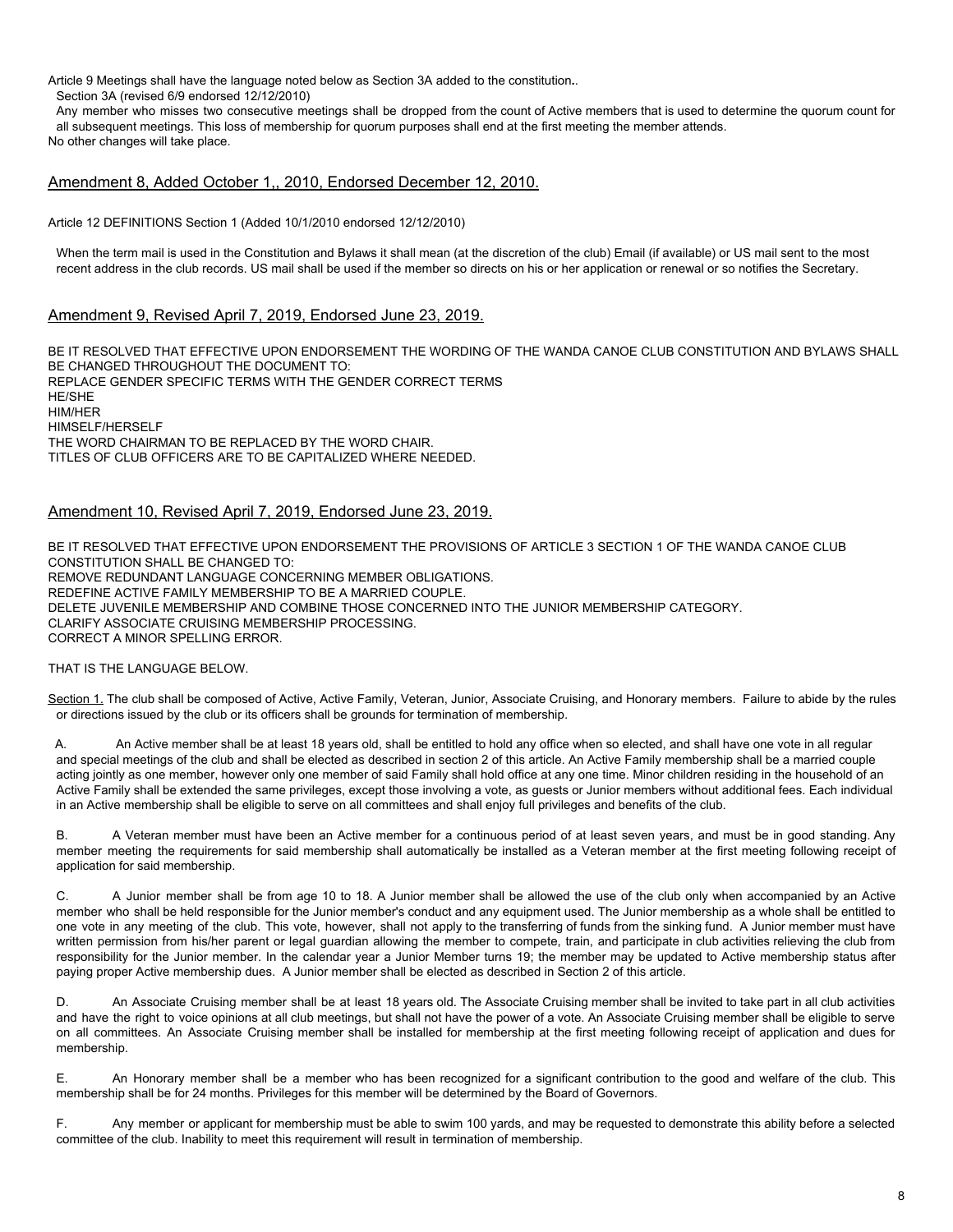# **ARTICLE 3. MEMBERSHIP** (Revised September 14, 2002, endorsed November 8, 2002**)**

Section 1. The club shall be composed of Active, Active Family, Veteran, Junior, Juvenile, Associate Cruising, and Honorary members.

1. A. An Active member shall be at least 18 years old, shall be entitled to hold any office when so elected, and shall have one vote in all regular

and special meetings of the club and shall be elected as described in section 2 of this article. An Active Family membership shall be a husband and wife acting jointly as one member, however only one member of said Family shall hold office at any one time. Minor children residing in the household of an Active Family shall be extended the same privileges, except those involving a vote, as guests, Juvenile or Junior members without additional fees. Each individual in an active membership shall be eligible to serve on all committees and shall enjoy full privileges and benefits of the club.

B. A Veteran member must have been an Active member for a continuous period of at least seven years, and must be in good standing. Any member meeting the requirements for said membership shall automatically be installed as a Veteran member at the first meeting following receipt of application for said membership.

C. A Junior member shall be from age 16 to 18. A Junior member shall be allowed the use of the club only when accompanied by an Active member who shall be held responsible for the Junior member's conduct and any equipment used. The Junior membership as a whole shall be entitled to one vote in any meeting of the club. This vote, however, shall not apply to the transferring of funds from the sinking fund. Failure to abide by the rules or directions issued by the club or its officers shall be grounds for termination of membership. A Junior member must have written permission from his parent or legal guardian allowing the member to compete, train, and participate in club activities relieving the club from responsibility for the Junior member. Upon reaching the age of 18, the Junior member shall have the option of remaining a Junior member until age 19 or applying for another category of membership. A Junior member shall be elected as described in Section 2 of this article.

D. A Juvenile member shall be from age 10 to 15. The Juvenile member shall be allowed the use of the club only when accompanied by an Active member who shall be responsible for the Juvenile member's conduct and any equipment used. Upon reaching the minimum age limit for Junior membership, the juvenile member must apply for said membership. Failure to abide by the rules of the club or directions issued by the club or its officers shall be grounds for termination of membership. A Juvenile member must have written permission from his parent or legal guardian to compete, train, and participate in club activities relieving the club from responsibility for the Juvenile member. A Juvenile member shall be installed for membership at the first meeting following receipt of application for membership.

E. An Associate Cruising member shall be at least 18 years old. The Associate Cruising member shall be invited to take part in all club activities and have the right to voice opinions at all club meetings, but shall not have the power of a vote. An Associate Cruising member shall be eligible to serve on all committees. Failure to abide by the rules or directions issued by the club shall be grounds for termination of membership. An Associate Cruising member shall be installed for membership at the first meeting following receipt of application for membership.

F. An Honorary member shall be a member who has been recognized for a significant contribution to the good and welfare of the club. This membership shall be for 24 months. Privileges for this member will be determined by the Board of Governors.

G. Any member of applicant for membership must be able to swim 100 yards, and may be requested to demonstrate this ability before a selected committee of the club. Inability to meet this requirement will result in termination of membership.

## **No other changes will be made to ARTICLE 3, Section 1 at this time.**

# Amendment 11, Revised April 7, 2019, Endorsed June 23, 2019.

BE IT RESOLVED THAT EFFECTIVE UPON ENDORSEMENT THE PROVISIONS OF ARTICLE 3 SECTION 2 OF THE WANDA CANOE CLUB CONSTITUTION SHALL BE CHANGED TO COMBINE JUVENILE AND JUNIOR MEMBERSHIP INTO JUNIOR MEMBERSHIP. THERE IS NO CHANGE TO PREAMBLE, SECTION 2 A, 2C AND 2 D; DELETE WORD JUVENILE IN SECTION 2 B; GENDER SPECIFIC CHANGE IN 2 E; ADD SECTION 2 F.

## THAT IS THE LANGUAGE BELOW.

Section 2. Each candidate for Membership must be proposed in writing by a member in good standing. All applications must be on a form provided by the club for that purpose and sent to the Secretary who shall refer same to the Membership Committee. The Membership Committee shall report at the meeting following receipt of application the completeness of the application, whether or not the fees for one year's membership shall have been included, and their recommendation for action by the club. Any application not complete or which does not contain one year's fees will not be acted on by the club.

A. Active, Active Family and Junior members shall be elected by a closed ballot where the proposed member is present. A majority vote is required for election to membership.

B. Veteran and Associate Cruising members shall automatically become members upon a satisfactory recommendation of the Membership Committee and payment of one year's fees in advance.

C. Honorary members shall automatically become members of the club upon satisfactory recommendation of the membership committee and approval by the Board of Governors.

D. Names of applicants rejected by the membership cannot be presented again within one year.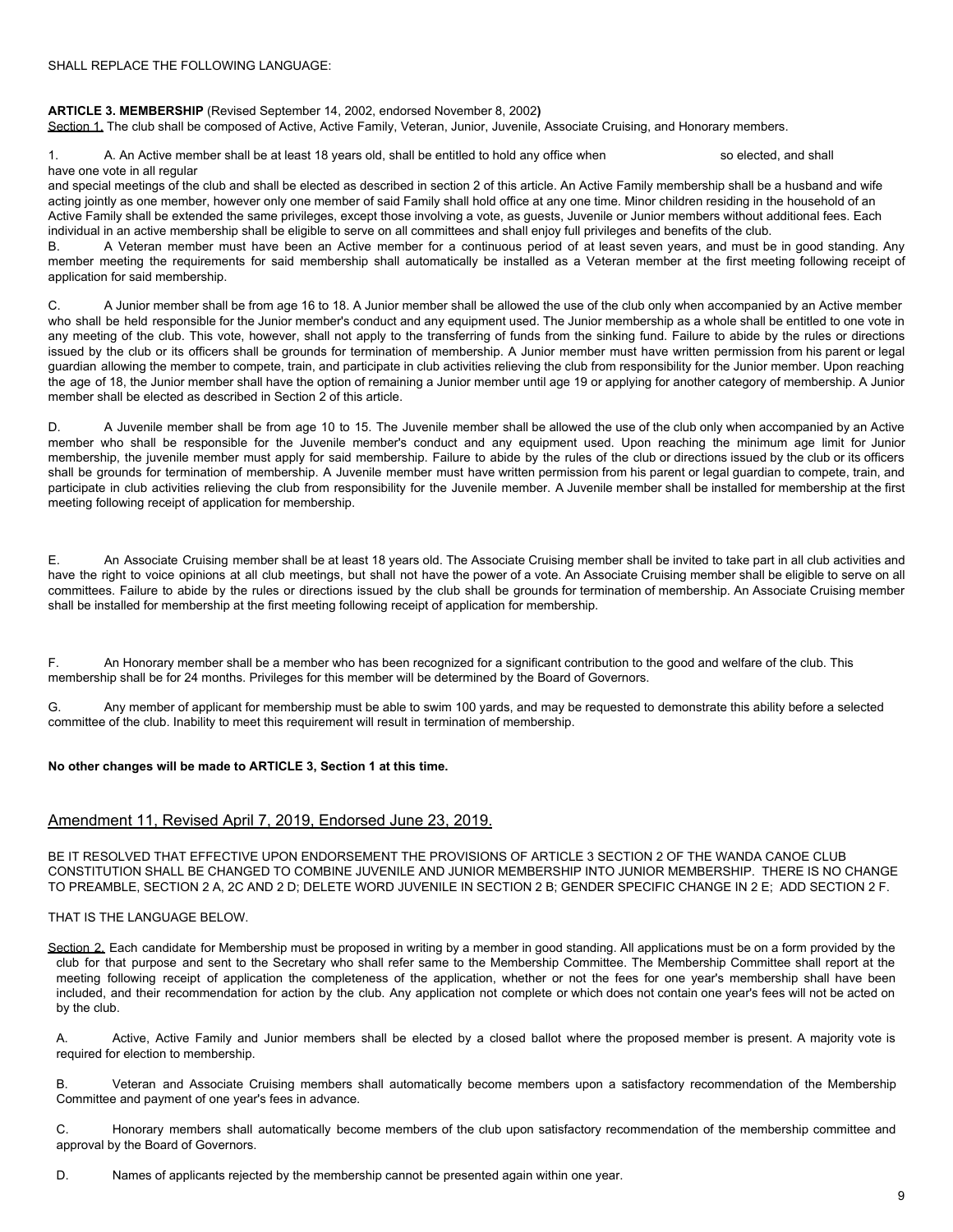- E. Any applicant under 18 years old must have written consent of his/her parents or legal guardian on the application form of the club.
- F. Former members whose memberships were terminated due to non-payment may reactivate their membership without needing to repay an initiation fee and without requiring an additional vote.

SHALL REPLACE THE FOLLOWING LANGUAGE:

### Section 2.

Each candidate for membership must be proposed in writing by a member in good standing. All applications must be on a form provided by the club for that purpose and sent to the Secretary who shall refer same to the membership committee. The membership committee shall report at the meeting following receipt of application the completeness of the application, whether or not the fees for one year's membership shall have been included, and their recommendation for action by the club. Any application not complete or which does not contain one year's fees will not be acted on by the club.

A. Active, Active Family and Junior members shall be elected by a closed ballot where the proposed member is present. A majority vote is required for election to membership.

B. Veteran, Juvenile, and Associate Cruising members shall automatically become members upon a satisfactory recommendation of the membership committee and payment of one year's fees in advance.

C. Honorary members shall automatically become members of the club upon satisfactory recommendation of the membership committee and approval by the Board of Governors.

D. Names of applicants rejected by the membership cannot be presented again within one year.

Ε. Any applicant under 18 years old must have written consent of his parents or legal guardian on the application form of the club.

## **No other changes will be made to ARTICLE 3, Section 2 at this time.**

# Amendment 12, Revised April 7, 2019, Endorsed June 23, 2019.

BE IT RESOLVED THAT EFFECTIVE UPON ENDORSEMENT THE PROVISIONS OF ARTICLE 3 SECTION 3 OF THE WANDA CANOE CLUB CONSTITUTION SHALL BE CHANGED TO ADD CONTAINERS AND FORFEITURE:

SECTION 3 A HAS A GENDER SPECIFIC CHANGE ONLY.

SECTION 3 B SHALL HAVE THE FOLLOWING LANGUAGE:

THAT IS THE LANGUAGE BELOW.

B. Any member terminated for non-payment of dues shall be notified by certified mail (return receipt requested) sent to their last known address informing them that they must remove all personal property from the boathouse/containers by April 30<sup>th</sup> or else forfeit the property to the club.

SHALL REPLACE THE FOLLOWING LANGUAGE:

B. Any member terminated for non-payment of dues shall be notified by certified mail (return receipt requested) sent to their last known address informing them that they must remove all personal property from the boathouse by April 30<sup>th</sup> or the club will dispose of it.

# **No other changes will be made to ARTICLE 3, Section 3 at this time.**

# Amendment 13, Revised April 7, 2019, Endorsed June 23, 2019.

BE IT RESOLVED THAT EFFECTIVE UPON ENDORSEMENT THE PROVISIONS OF ARTICLE 4 OF THE WANDA CANOE CLUB CONSTITUTION BE CHANGED TO REFLECT A DUES STRUCTURE CONSISTENT WITH THE CURRENT NEEDS OF THE CLUB. AND WITH THE DELETION OF JUVENILE MEMBERSHIP; THAT IS:

## **ARTICLE 4. FEES AND DUES**

Section 1. Annual dues shall be as set forth below. The Board shall have the power to waive such portion of the dues as may be appropriate while still meeting the financial needs of the club.

Section 2. Annual dues for Active members shall be as follows; \$100.00 for individuals and \$120.00 for Active Family, payable by March 31 of each year.

Section 3. Annual dues for Veteran members shall be \$25.00 payable by March 31 of each year.

Section 4. Annual dues for Junior members shall be \$50.00 payable by March 31 of each year.

Section 5. Annual dues for Associate Cruising members shall be \$50.00 payable by March 31 of each year.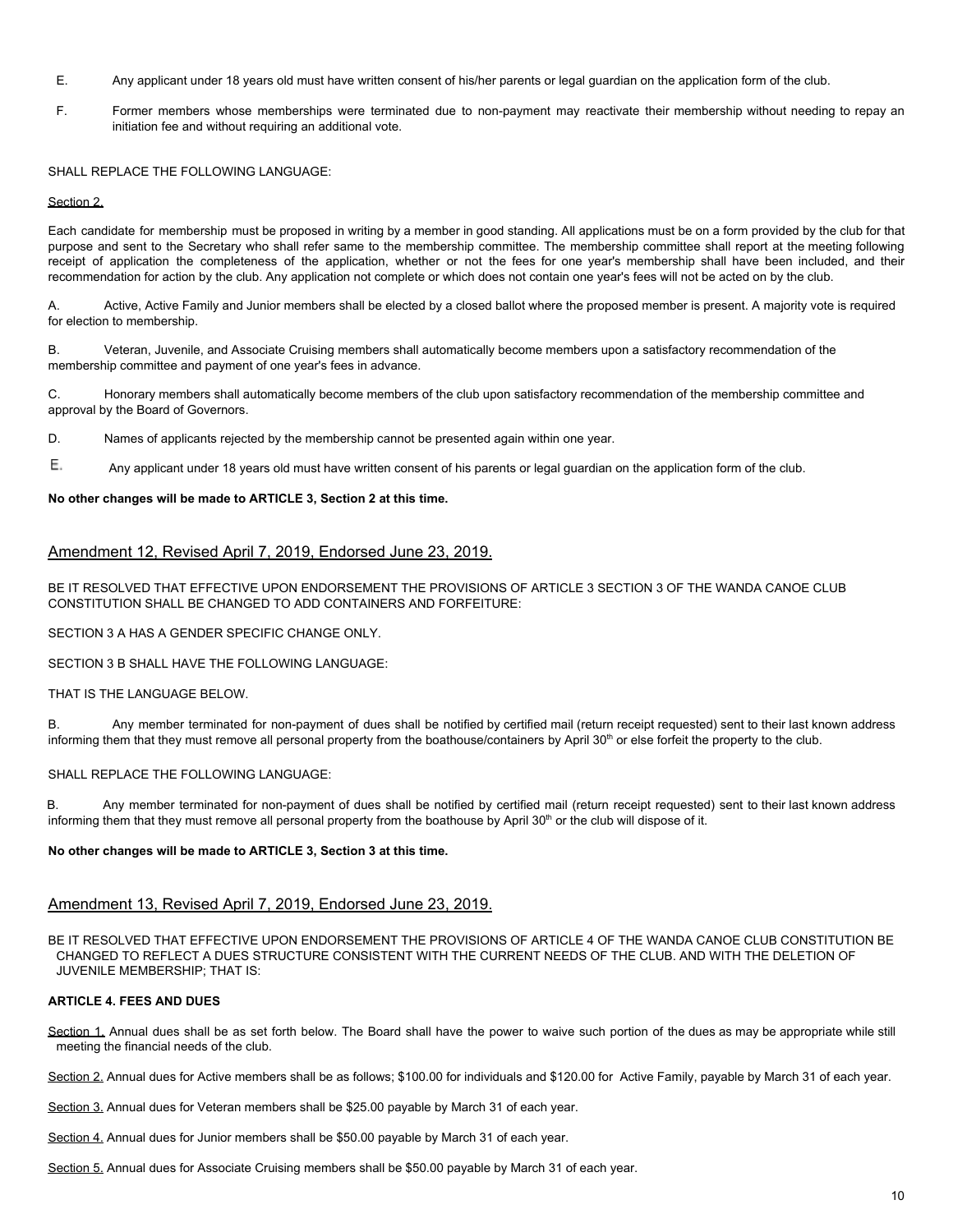Section 6. There shall be an initiation fee of \$12.00 for Active and Active Family members. The initiation fee shall not be duplicated.

Section 7. Any Active member may make application to the Board of Governors for rack space for his/her canoe or kayak. Such privilege shall be granted by the Board of Governors or their designee and may be rescinded at any time at their discretion. A fee may be requested by the Board of Governors for this privilege. The Board of Governors or their designee will be required to post the rack assignments and rules for awarding rack space within the club house/containers, and shall report at least semi-annually and at the first meeting following a rule change as to the guidelines it has used in utilizing rack space.

SHALL REPLACE THE FOLLOWING LANGUAGE

## **ARTICLE 4. FEES AND DUES**

Section 1. Annual dues shall be as set forth below. The Board shall have the power to waive such portion of the dues as may be appropriate while still meeting the financial needs of the club..

Section 2.Annual dues for Active members shall be as follows; \$60.00 for individuals and \$72.00 for husband and wife, active family, payable by March 31 of each year.

Section 3.Annual dues for Veteran members shall be \$15.00 payable by March 31 of each year. Section 4.Annual dues for Junior members shall be \$30.00 payable by March 31 of each year.

Section 5.Annual dues for Juvenile members shall be \$24.00 payable by March 31 of each year.

Section 6.Annual dues for Associate Cruising members shall be \$30.00 payable by March 31 of each year.

Section 7. There shall be an initiation fee of \$12.00 for Active and Active Family members. The initiation fee shall not be duplicated.

Section 8.Any member may make application to the Board of Governors for rack space for his canoe or kayak. Such privilege shall be granted by the Board of Governors or their designee and may be rescinded at any time at their discretion. A fee may be requested by the Board of Governors for this privilege. The Board of Governors or their designee will be required to post the rack assignments and rules for awarding rack space within the club house, and shall report at least semi-annually and at the first meeting following a rule change as to the guidelines it has used in utilizing rack space.

## **No other changes will be made to ARTICLE 4 at this time.**

# Amendment 14, Revised April 7, 2019, Endorsed June 23, 2019.

BE IT RESOLVED THAT EFFECTIVE UPON ENDORSEMENT THE PROVISIONS OF ARTICLE 7. DUTIES OF THE BOARD OF GOVERNORS AND OFFICERS SECTION 6 DUTY OF THE FLEET CAPTAIN SHALL CHANGE THE DUTIES OF THE FLEET CAPTAIN:

THAT IS THE LANGUAGE BELOW.

Section 6. It shall be the duty of the Fleet Captain:

A. To act as Chair of the Racing committee. The Fleet Captain shall have the power to call a meeting of competitive members of the club.

- B. To act as Chair of the House Committee. The Fleet Captain shall mediate any disputes under the jurisdiction of the House Committee, subject to an appeal to the Board.
- C. Report to the Treasurer any funds owed to the club from stored boats in the club house/containers.

## SHALL REPLACE THE FOLLOWING LANGUAGE:

Section 6.It shall be the duty of the Fleet Captain:

A. To act as Chairman of the Racing committee. He The Fleet Captain shall have the power to call a meeting of competitive members of the club.

#### **No other changes will be made to ARTICLE 7 at this time.**

# Amendment 15, Revised April 7, 2019, Endorsed June 23, 2019.

BE IT RESOLVED THAT EFFECTIVE UPON ENDORSEMENT THE PROVISIONS OF ARTICLE 8 Funds, Section 1 THAT IS THE LANGUAGE BELOW.

## **ARTICLE 8. FUNDS**

Section 1. Funds in excess of \$100.00, which may be kept as cash on hand to meet current expenses, should be deposited by the Treasurer in a depository approved by the officers of the club. Members of the Board of Governors may be added as signatories to this depository and shall be removed when they are no longer on the Board.

SHALL REPLACE THE FOLLOWING LANGUAGE: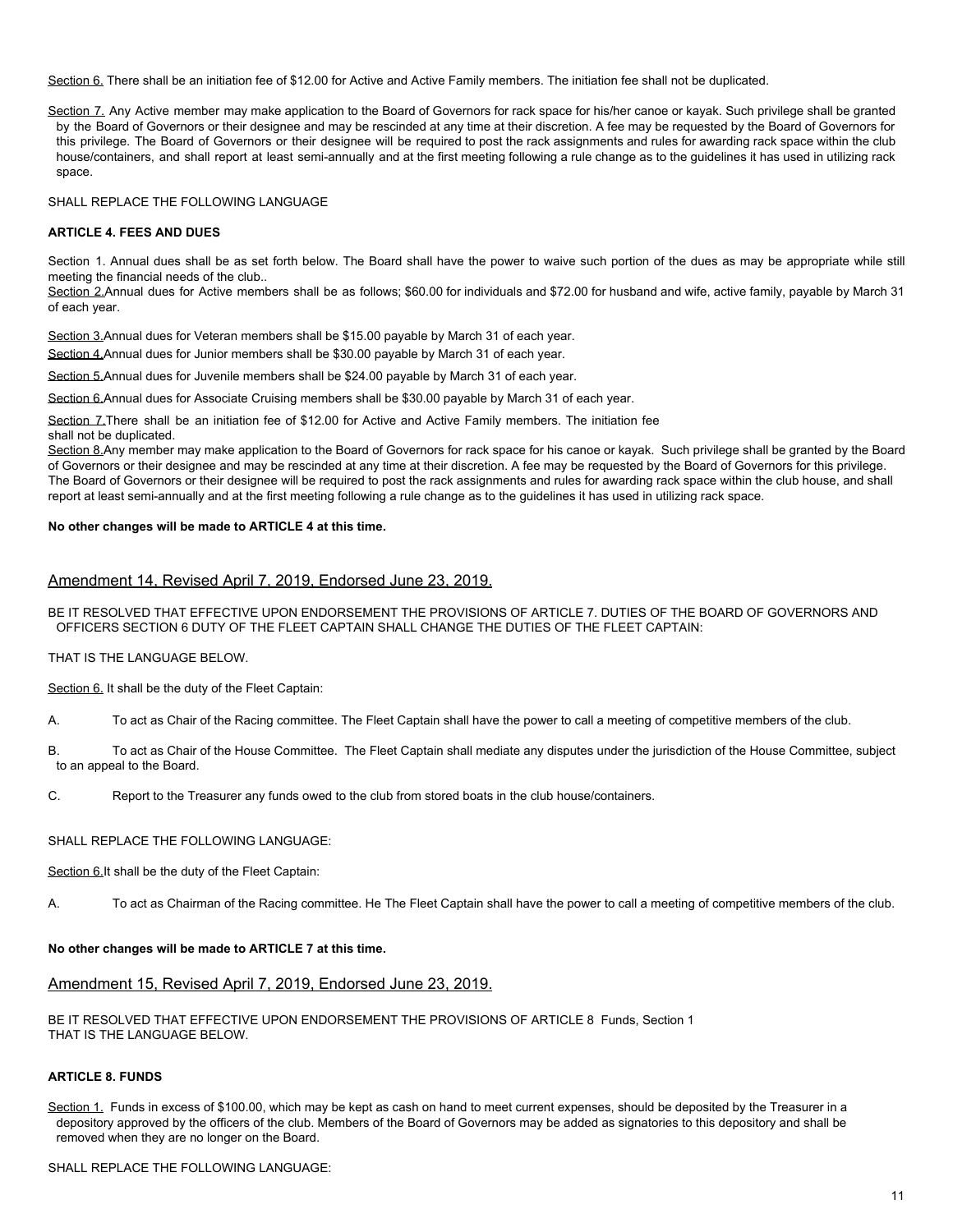## **ARTICLE 8. FUNDS**

Section 1. Funds in excess of \$100.00, which may be kept as cash on hand to meet current expenses, should be deposited by the Treasurer in a depository approved by the officers of the club.

# **No other changes will be made to ARTICLE 8 at this time.** Amendment 16, Revised April 7, 2019, Endorsed June 23, 2019.

BE IT RESOLVED THAT EFFECTIVE UPON ENDORSEMENT THE PROVISIONS OF ARTICLE 9 MEETINGS

THAT IS THE LANGUAGE BELOW.

## **ARTICLE 9. MEETINGS**

Section 1. There shall be a regular monthly membership meeting to be held on the second Friday of each month or as close as practical. The annual membership meeting shall be held in November or as close as practical. Officers for the coming year shall be elected at the December membership meeting. The elected officers will assume their responsibilities at the first meeting of each calendar year.

Section 2. The Secretary shall call special meetings at the discretion of the Commodore or upon written request of a quorum.

Section 3. One third of the Active members or at least four members of the Board of Governors shall constitute a quorum for the transaction of business, except for those meetings at which election of officers takes place or a constitutional amendment is adopted, at which meeting one third of Active members' votes are accounted for.

Section 3A. Any member who misses two consecutive meetings shall be dropped from the count of Active members that is used to determine the quorum count for all subsequent meetings. This loss of membership for quorum purposes shall end at the first meeting the member attends.

Section 3B. Active members may give their proxy vote to another Active member should they not be able to attend a meeting where voting occurs. No individual may carry more than one other member's proxy vote. Member carrying said proxy to meeting must have written evidence in his/her possession from the absent member they are representing verifying this fact.

Section 4. Notice of regular and special meetings shall be mailed to every member at least five days in advance thereof.

Section 5. No business shall be transacted at a special meeting except that for which notice was given.

SHALL REPLACE THE FOLLOWING LANGUAGE:

#### **ARTICLE 9 MEETINGS**

Section 1. There shall be a regular monthly membership meeting to be held on the second Friday of each month or as close as practical. The annual membership meeting shall be held in November or as close as practical. Officers for the coming year shall be elected at the December membership meeting. The Awards meeting will be held in January at which time the elected officers will assume their responsibilities.

Section 2. The Secretary shall call special meetings at the discretion of the Commodore or upon written request of a quorum.

Section 3. One third of the Active members or at least four members of the Board of Governors shall constitute a quorum for the transaction of business, except for those meetings at which election of officers takes place or a constitutional amendment is adopted, at which meeting one third of Active members must be present.

Section 3A. Any member who misses two consecutive meetings shall be dropped from the count of Active members that is used to determine the quorum count for all subsequent meetings. This loss of membership for quorum purposes shall end at the first meeting the member attends.

Section 4. Notice of regular and special meetings shall be mailed to every member at least five days in advance thereof.

Section 5. No business shall be transacted at a special meeting except that for which notice was given.

#### **No other changes will be made to ARTICLE 9 at this time.**

## Amendment 17, Revised April 7, 2019, Endorsed June 23, 2019.

BE IT RESOLVED THAT EFFECTIVE UPON ENDORSEMENT THE PROVISIONS OF ARTICLE 10 Elections Section 3

THAT IS THE LANGUAGE BELOW.

# **ARTICLE 10. ELECTIONS**

Section 3. All vacancies in elective offices shall be filled by a majority vote of members present at the meeting following the meeting at which the vacancy is made known, provided at least one third of Active members' votes are accounted for.

SHALL REPLACE THE FOLLOWING LANGUAGE:

## **ARTICLE 10 ELECTIONS**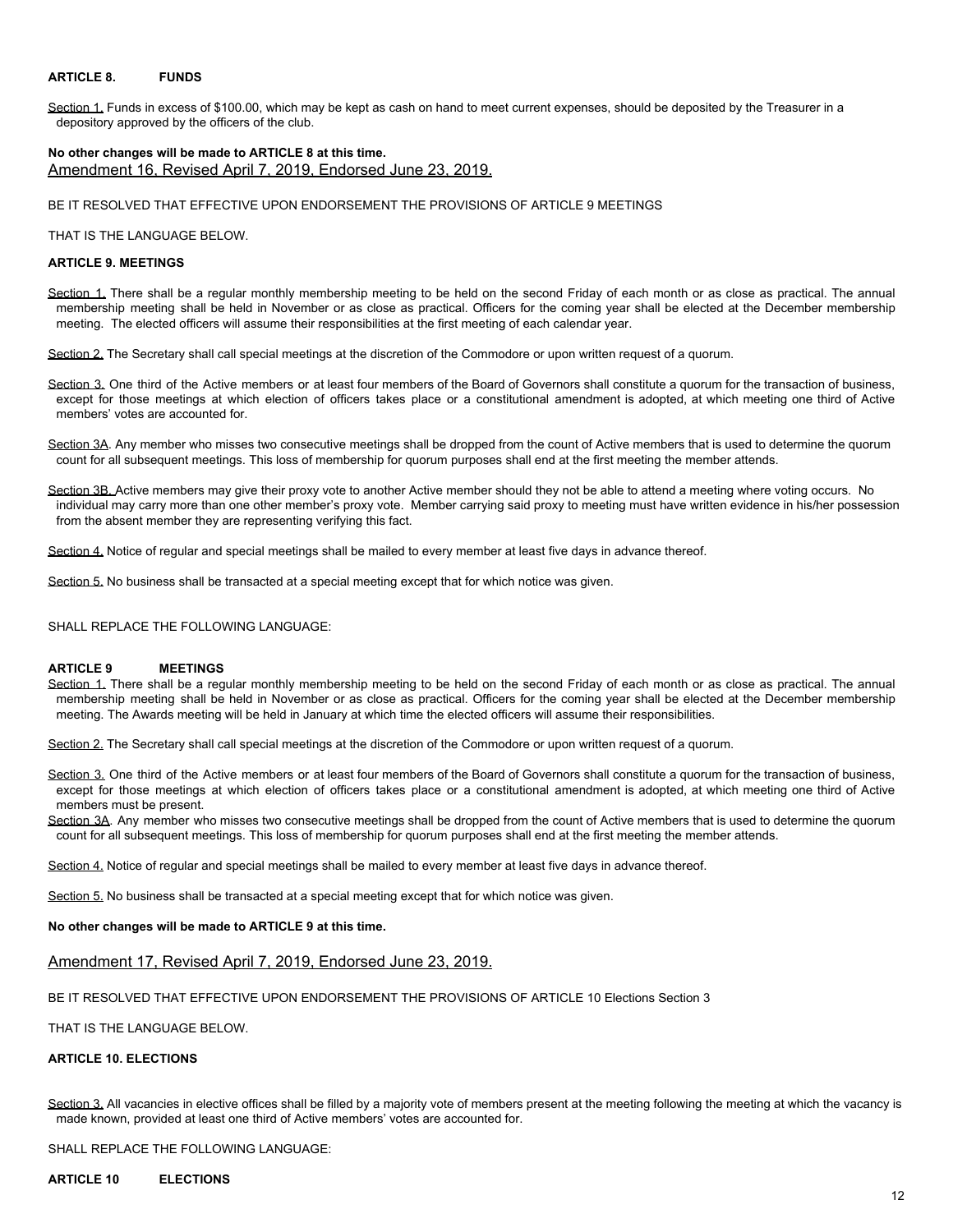Section 3. All vacancies in elective offices shall be filled by a majority vote of members present at the meeting following the meeting at which the vacancy is made known, provided at least one third of Active members are present.

# **No other changes will be made to ARTICLE 10 at this time.** Amendment 18, Revised April 7, 2019, Endorsed June 23, 2019.

#### BE IT RESOLVED THAT EFFECTIVE UPON ENDORSEMENT THE PROVISIONS OF BYLAWS ARTICLE 1 DISCIPLINE

THAT IS THE LANGUAGE BELOW.

# BYLAWS

ARTICLE 1. DISCIPLINE or GRIEVANCES

Any member or members having a complaint against another member for the infraction of any law or rule (other than racing rules) or for conduct injurious to the welfare of the club may report the same in writing to the Board of Governors. Such complaint shall be made within two weeks of the occurrence and shall set forth the facts of the case together with the names of the witnesses, if any. After receiving such a complaint, a meeting of the Board of Governors shall be held as soon as it is practical, to investigate it. All persons involved shall receive at least five days advance notice of said meeting and may be heard with their witnesses. The statements and evidence shall be reduced to writing and filed with the Secretary. The Board of Governors shall have the power to suspend or expel a member or impose any other penalty upon a majority vote of the Board. The decision of the Board shall be filed with the Secretary and he/she shall mail copies to the persons involved. An appeal from the decision of the Board may be taken to the club within thirty days by serving upon the Secretary a written notice of such appeal. A special meeting shall thereupon be called for a consideration of the case and a majority vote of all the total voting members in the club shall be necessary to reverse the decision of the Board.

## SHALL REPLACE THE FOLLOWING LANGUAGE:

#### BYLAWS

## ARTICLE 1. DISCIPLINE

Any member or members having a complaint against another member for the infraction of any law or rule (other than racing rules) or for conduct injurious to the welfare of the club may report the same in writing to the Board of Governors. Such complaint shall set forth the facts of the case together with the names of the witnesses, if any. After receiving such a complaint, a meeting of the Board of Governors shall be held as soon as it is practical, to investigate it. All persons involved shall receive at least five days advance notice of said meeting and may be heard with their witnesses. The statements and evidence shall be reduced to writing and filed with the Secretary. The Board of Governors shall have the power to suspend or expel a member or impose any other penalty upon a majority vote of the Board. The decision of the Board shall be filed with the Secretary and he shall mail copies to the persons involved. An appeal from the decision of the Board may be taken to the club within thirty days by serving upon the Secretary a written notice of such appeal. A special meeting shall thereupon be called for a consideration of the case and a majority vote of all the total voting members in the club shall be necessary to reverse the decision of the Board.

## **No other changes will be made to BYLAWS ARTICLE 1 at this time.**

## Amendment 19, Revised April 7, 2019, Endorsed June 23, 2019.

BE IT RESOLVED THAT EFFECTIVE UPON ENDORSEMENT THE PROVISIONS OF Bylaws Article 2 Committees. Changes shall be to Section 1 preamble and to the Section 2 only.

THAT IS THE LANGUAGE BELOW.

## BYLAWS

# ARTICLE 2. COMMITTEES

Section 1. Standing committees shall include Membership Committee, House Committee, Social Committee, Audit Committee, Publicity/Historical Committee, Cruising Committee, Nominating Committee and Conservation Committee. They shall be appointed annually by the Commodore at the first stated meeting after the annual election or when deemed necessary by the Commodore.

A. The Membership Committee shall consist of three members. They shall investigate all candidates for membership and report their conclusions at the regular meeting.

B. The Social Committee shall consist of one or more members. They shall provide for and take care of all social activities given by the club.

C. The Audit Committee shall consist of three members. They shall inspect the books of the Treasurer annually and whenever else the Board of Governors deems it advisable.

D. The Publicity/Historical Committee shall consist of at least one member. It shall be responsible for publicizing the activities of the club, preserving historical record, documents, and artifacts of the club.

E. The Cruising Committee shall consist of at least one member. It shall be responsible for all cruises organized by the club.

F. The House Committee shall consist of at least three members. They shall provide for and take care of the general management of all property owned or leased by the club, and supervise persons employed by the club. They shall receive and redress all complaints concerning club property.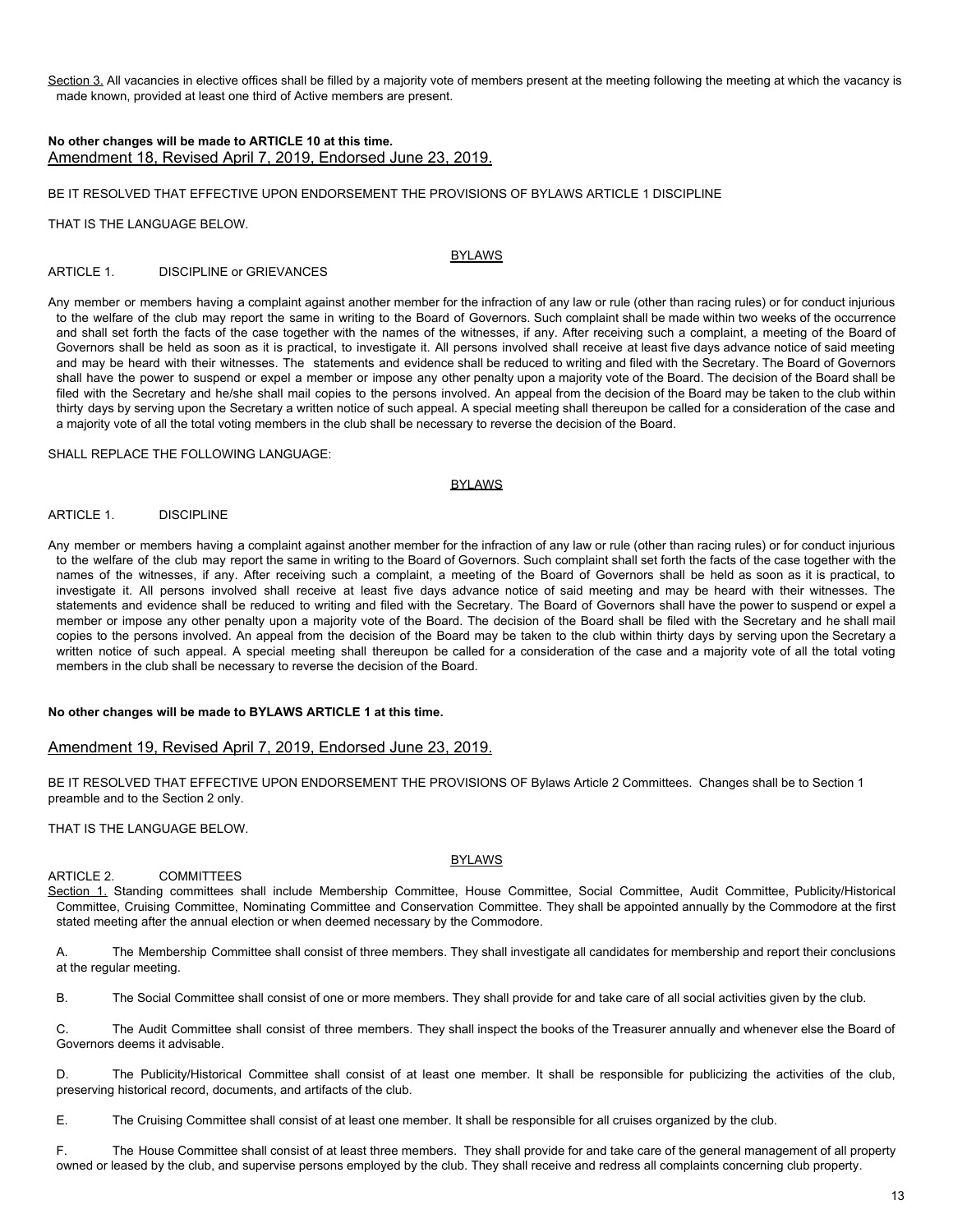G. The Nominating Committee shall consist of at least three members. They shall render their report at the Annual Membership Meeting held in November.

H. The Conservation Committee shall consist of one or more members. They shall investigate, report and advise the club as to all environmental matters.

Section 2. The Racing Committee shall supervise all competitive activities of the club and shall be responsible for all competitive equipment owned by the club. It shall consist of at least three members, one of whom shall be the Fleet Captain.

SHALL REPLACE THE FOLLOWING LANGUAGE:

## ARTICLE 2. COMMITTEES

Section 1. Standing committees shall include Membership Committee, House Committee, Social Committee, Audit Committee, Publicity/Historical Committee, Cruising Committee, Nominating Committee and Conservation Committee. They shall be appointed annually by the Commodore at the first stated meeting after the annual election.

I. The Membership Committee shall consist of three members. They shall investigate all candidates for membership and report their conclusions at the regular meeting.

J. The Social Committee shall consist of one or more members. They shall provide for and take care of all social activities given by the club.

K. The Audit Committee shall consist of three members. They shall inspect the books of the Treasurer annually and whenever else the Board of Governors deems it advisable.

L. The Publicity/Historical Committee shall consist of at least one member. It shall be responsible for publicizing the activities of the club, preserving historical record, documents, and artifacts of the club.

M. The Cruising Committee shall consist of at least one member. It shall be responsible for all cruises organized by the club.

N. The House Committee shall consist of at least three members. They shall provide for and take care of the general management of all property owned or leased by the club, and supervise persons employed by the club. They shall receive and redress all complaints concerning club property.

O. The Nominating Committee shall consist of at least three members. They shall render their report at the Annual Membership Meeting held in November.

P. The Conservation Committee shall consist of one or more members. They shall investigate, report and advise the club as to all environmental matters.

Section 2. The Racing Committee shall supervise all competitive activities of the club and shall be responsible for all competitive equipment owned by the club. It shall consist of at least three members, one of whom shall be the Fleet Captain. Each ACA recognized competitive activity in which the club has had at least five members compete in at least five events during the calendar year shall be represented on the committee. All members will be elected at the annual meeting. If none of the members of the committee are competitive athletes, an additional member will be elected to the committee who is. A committee member will be considered a competing athlete if he has competed in at least three ACA sanctioned competitions in the calendar year during which he is elected. If three races in an ACA recognized activity are entered by at least three members of the club during a calendar year, any club member may petition the membership to have the competitive activity represented on the racing committee. Upon acceptance by a majority vote of those attending, a candidate will be nominated for election at the next annual meeting. If fewer than three events in any competitive activity are entered by three or more members, the activity will no longer be represented on the racing committee.

## **No other changes will be made to BYLAWS ARTICLE 2 at this time.**

## Amendment 20, Revised April 7, 2019, Endorsed June 23, 2019.

BE IT RESOLVED THAT EFFECTIVE UPON ENDORSEMENT THE PROVISIONS OF Bylaws Article 3 Meetings Section 1 Item 3 and Section 2 Item 3 be changed as follows

THAT IS THE LANGUAGE BELOW.

#### BYLAWS

Section 1. The order of the regular meeting shall be:

1. Call to order

**ARTICLE 3. MEETINGS** 

- 2. Roll Call
- 3. Approval of the previous meeting's minutes<br>4. Comments from the Commodore and Vice (
- Comments from the Commodore and Vice Commodore
- 5. Report of the Treasurer
- 6. Report of the Fleet Captain
- 7. Report of the Board of Governors
- 8. Report of the standing committees (Membership, House, Social, Audit, Publicity/Historical, Cruising, Nominating and Conservation).
- 9. Report of the special committees